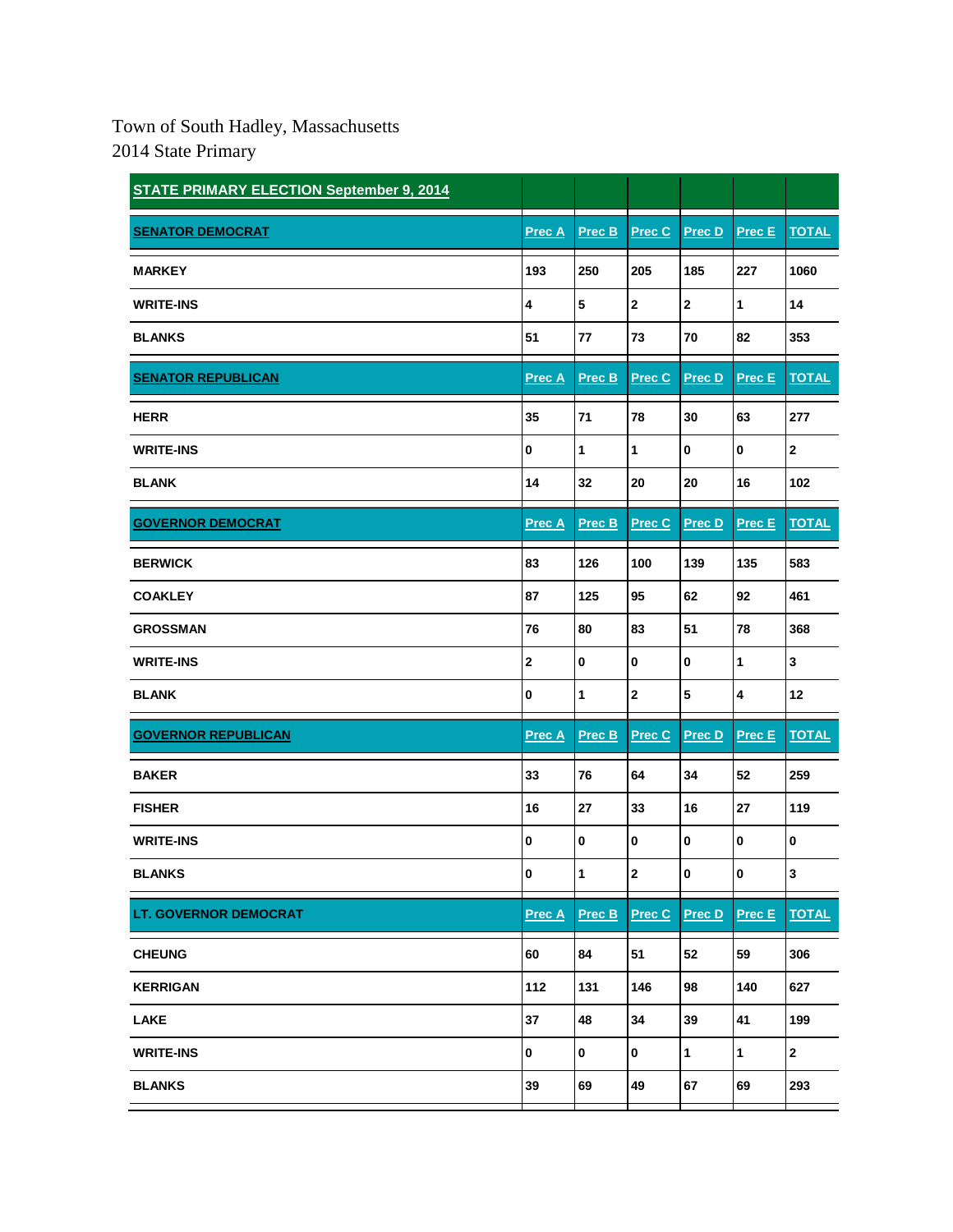| <b>LT. GOVERNOR REPUBLICAN</b>       | <b>Prec A</b>     | Prec B        | Prec C | Prec D    | Prec E    | <b>TOTAL</b> |
|--------------------------------------|-------------------|---------------|--------|-----------|-----------|--------------|
| <b>POLITO</b>                        | 39                | 78            | 80     | 34        | 64        | 295          |
| <b>WRITE-INS</b>                     | 0                 | $\pmb{0}$     | 1      | $\bf{0}$  | 0         | 1            |
| <b>BLANKS</b>                        | 10                | 26            | 18     | 16        | 15        | 85           |
| <b>ATTORNEY GENERAL DEMOCRAT</b>     | Prec <sub>A</sub> | Prec B        | Prec C | Prec D    | Prec E    | <b>TOTAL</b> |
| <b>HEALEY</b>                        | 166               | 260           | 188    | 189       | 224       | 1027         |
| TOLMAN                               | 71                | 56            | 84     | 58        | 76        | 345          |
| <b>WRITE-INS</b>                     | $\pmb{0}$         | $\mathbf{1}$  | 0      | 0         | 0         | 1            |
| <b>BLANKS</b>                        | 11                | 15            | 8      | 10        | 10        | 54           |
| <b>ATTORNEY GENERAL REPUBLICAN</b>   | <b>Prec A</b>     | Prec B        | Prec C | Prec D    | Prec E    | <b>TOTAL</b> |
| <b>MILLER</b>                        | 35                | 75            | 78     | 32        | 65        | 285          |
| <b>WRITE-INS</b>                     | 1                 | $\pmb{0}$     | 1      | 0         | 0         | $\bf 2$      |
| <b>BLANKS</b>                        | 13                | 29            | 20     | 18        | 14        | 94           |
| <b>SECRETARY OF STATE DEMOCRAT</b>   | <b>Prec A</b>     | Prec B        | Prec C | Prec D    | Prec E    | <b>TOTAL</b> |
| <b>GALVIN</b>                        | 204               | 242           | 221    | 174       | 241       | 1082         |
| <b>WRITE-INS</b>                     | 1                 | $\mathbf{1}$  | 1      | 0         | 1         | 4            |
| <b>BLANKS</b>                        | 43                | 89            | 58     | 83        | 68        | 341          |
| <b>SECRETARY OF STATE REPUBLICAN</b> | <u>Prec A</u>     | <b>Prec B</b> | Prec C | Prec D    | Prec E    | <b>TOTAL</b> |
| <b>D'ARCANGELO</b>                   | 35                | 74            | 76     | 32        | 65        | 282          |
| <b>WRITE-INS</b>                     | $\pmb{0}$         | $\pmb{0}$     | 1      | $\pmb{0}$ | $\pmb{0}$ | $\mathbf{1}$ |
| <b>BLANKS</b>                        | 14                | 30            | 22     | 18        | 14        | 98           |
| <b>TREASURER DEMOCRAT</b>            | Prec A            | Prec B        | Prec C | Prec D    | Prec E    | <b>TOTAL</b> |
| <b>CONROY</b>                        | 78                | 87            | 68     | 59        | 71        | 363          |
| <b>FINEGOLD</b>                      | 61                | 58            | 58     | 37        | 54        | 268          |
| <b>GOLDBERG</b>                      | 83                | 131           | 115    | 99        | 127       | 555          |
| <b>WRITE-INS</b>                     | $\pmb{0}$         | $\pmb{0}$     | 0      | $\pmb{0}$ | 0         | $\mathbf 0$  |
| <b>BLANKS</b>                        | 26                | 53            | 39     | 62        | 58        | 238          |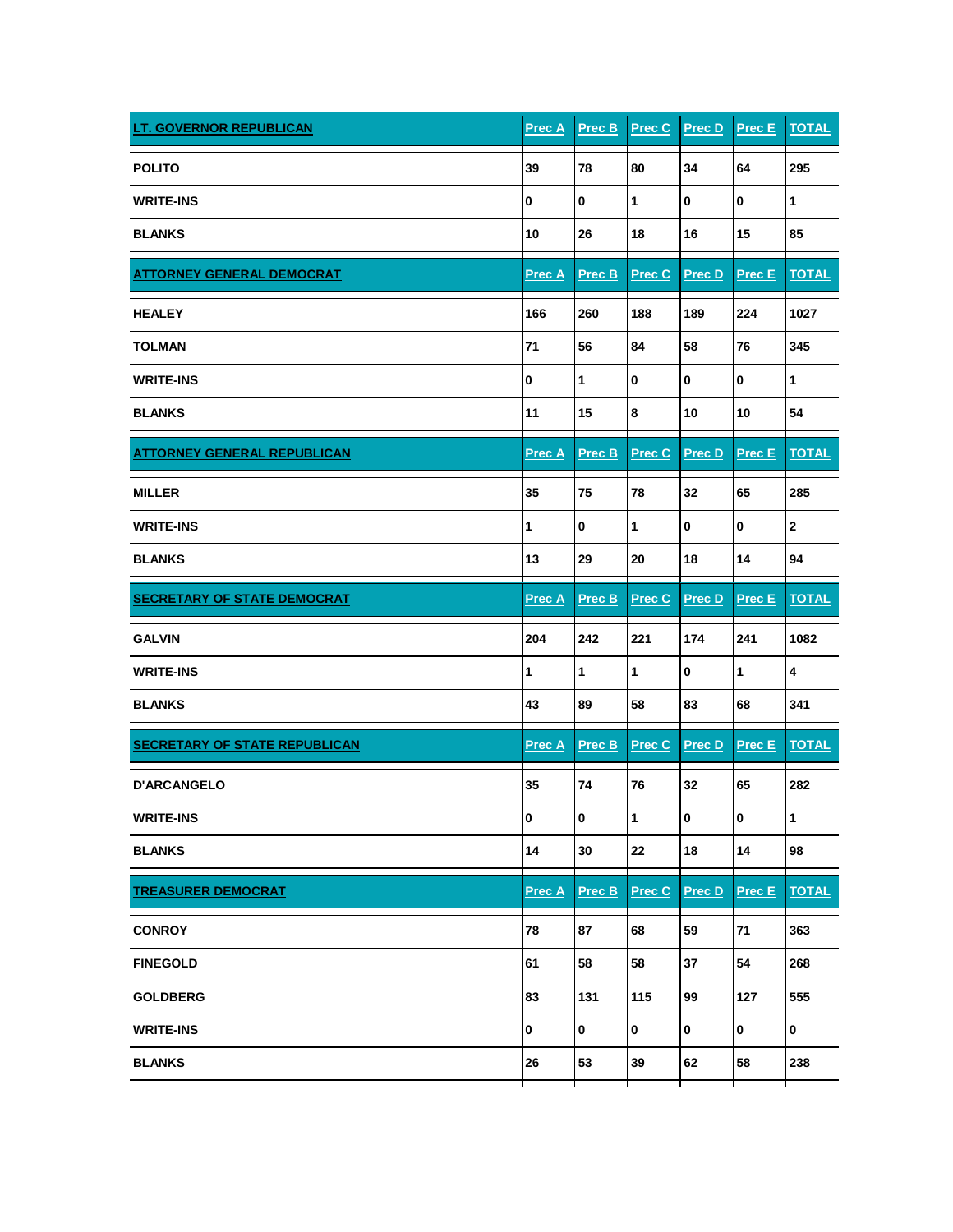| <b>TREASURER REPUBLICAN</b>                     | <b>Prec A</b> | Prec B                  | <b>Prec C</b> | Prec D        | <b>Prec E</b> | <b>TOTAL</b> |
|-------------------------------------------------|---------------|-------------------------|---------------|---------------|---------------|--------------|
| <b>HEFFERNAN</b>                                | 34            | 73                      | 78            | 30            | 62            | 277          |
| <b>WRITE-INS</b>                                | 1             | $\mathbf 0$             | 1             | 1             | 0             | 3            |
| <b>BLANKS</b>                                   | 14            | 31                      | 20            | 19            | 17            | 101          |
| <b>AUDITOR DEMOCRAT</b>                         | Prec A        | Prec B                  | Prec C        | Prec D        | Prec E        | <b>TOTAL</b> |
| <b>BUMP</b>                                     | 197           | 229                     | 205           | 166           | 217           | 1014         |
| <b>WRITE-INS</b>                                | 1             | 1                       | 0             | $\mathbf 0$   | 3             | 5            |
| <b>BLANKS</b>                                   | 50            | 102                     | 75            | 91            | 90            | 408          |
| <b>AUDITOR REPUBLICAN</b>                       | <b>Prec A</b> | Prec B                  | <b>Prec C</b> | <b>Prec D</b> | <b>Prec E</b> | <b>TOTAL</b> |
| <b>SAINT AUBIN</b>                              | 34            | 68                      | 72            | 28            | 62            | 264          |
| <b>WRITE-INS</b>                                | 0             | $\bf{0}$                | 1             | $\pmb{0}$     | 0             | 1            |
| <b>BLANKS</b>                                   | 15            | 36                      | 26            | 22            | 17            | 116          |
| <b>REPRESENTATIVE IN CONGRESS DEMOCRAT</b>      | <b>Prec A</b> | Prec B                  | Prec C        | <b>Prec D</b> | <b>Prec E</b> | <b>TOTAL</b> |
| <b>NEAL</b>                                     | 209           | 261                     | 221           | 186           | 244           | 1121         |
| <b>WRITE-INS</b>                                | $\mathbf 2$   | $\mathbf{2}$            | 1             | 1             | 3             | 9            |
| <b>BLANKS</b>                                   | 37            | 69                      | 58            | 70            | 63            | 297          |
| <b>REPRESENTATIVE IN CONGRESS REPUBLICAN</b>    | <b>Prec A</b> | Prec B                  | Prec C        | Prec D        | Prec E        | <b>TOTAL</b> |
| <b>WRITE-INS</b>                                | 7             | $\overline{\mathbf{r}}$ | 8             | 1             | 15            | 38           |
| <b>BLANKS</b>                                   | 42            | 97                      | 91            | 49            | 64            | 343          |
| <b>COUNCILLOR DEMOCRAT</b>                      | Prec A        | Prec B                  | Prec C        | <b>Prec D</b> | <b>Prec E</b> | <b>TOTAL</b> |
| <b>ALBANO</b>                                   | 169           | 212                     | 184           | 156           | 199           | 920          |
| <b>WRITE-INS</b>                                | 1             | $\pmb{0}$               | 0             | $\pmb{0}$     | 4             | 5            |
| <b>BLANKS</b>                                   | 38            | 68                      | 60            | 56            | 61            | 283          |
| <b>COUNCILLOR REPUBLICAN</b>                    | <b>Prec A</b> | Prec B                  | Prec C        | Prec D        | Prec E        | <b>TOTAL</b> |
| <b>WRITE-INS</b>                                | 7             | 5                       | 9             | 1             | 13            | 35           |
| <b>BLANKS</b>                                   | 42            | 99                      | 90            | 49            | 66            | 346          |
| <b>REPRESENTATIVE IN GENERAL COURT DEMOCRAT</b> | <b>Prec A</b> | Prec B                  | Prec C        | Prec D        | Prec E        | <b>TOTAL</b> |